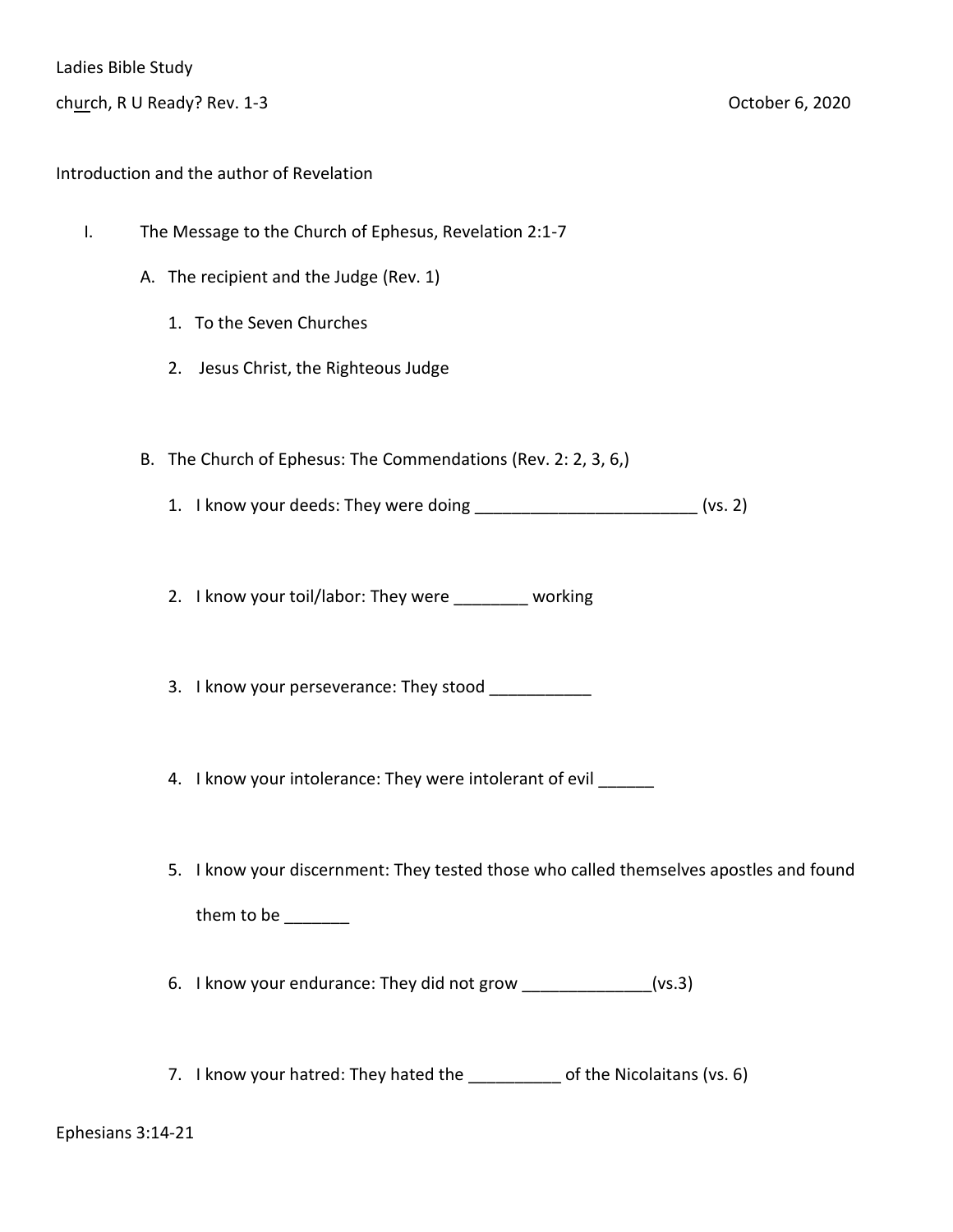|  |  | C. The Condemnation (vs.4) |  |
|--|--|----------------------------|--|
|--|--|----------------------------|--|

1. BUT I have this against you: \_\_\_\_\_\_\_\_\_\_\_\_\_\_\_\_\_\_\_\_\_\_\_\_\_\_\_\_\_\_\_\_\_\_\_\_\_\_\_

| Ephesians 1:4    | Ephesians 1:15 | Ephesians 3:17, 19 |
|------------------|----------------|--------------------|
| Ephesians 4:1, 2 | Ephesians 5:2  | Ephesians 6:23, 24 |

The Shema: **Hear, Oh Israel! The Lord is our God, the Lord is one! You shall love the Lord your God with all your heart and with all your soul and with all your might. And your neighbor as yourself.** (Deut. 6:5, Lev. 19:18, Luke 10:28)

I Timothy 1:5, Paul wrote this to Timothy, who was in Ephesus, reminding him that the goal is

2. Therefore… three things need to be done (vs. 5)

a. Remember: See how far you have \_\_\_\_\_\_\_\_\_\_\_\_\_\_\_\_\_\_\_\_\_\_\_\_\_

b. Repent: \_\_\_\_\_\_\_\_\_\_\_\_\_\_\_\_\_\_\_\_ around

c. Return: Do the deeds you did at \_\_\_\_\_\_\_\_\_\_\_\_\_\_\_\_\_\_

## D. The Consequence

The "Or else", a removal: God would by the usefulness of this local church

## E. The Conclusion

- 1. Exhortation
	- a. Let him hear: Listen and something about it!
	- b. You will overcome: So remain \_\_\_\_\_\_\_\_\_\_\_\_\_\_\_\_\_\_\_\_\_ in love
- 2. A reminder

Live with heaven in \_\_\_\_\_\_\_\_\_\_\_\_\_\_

Colossians 3:2, 14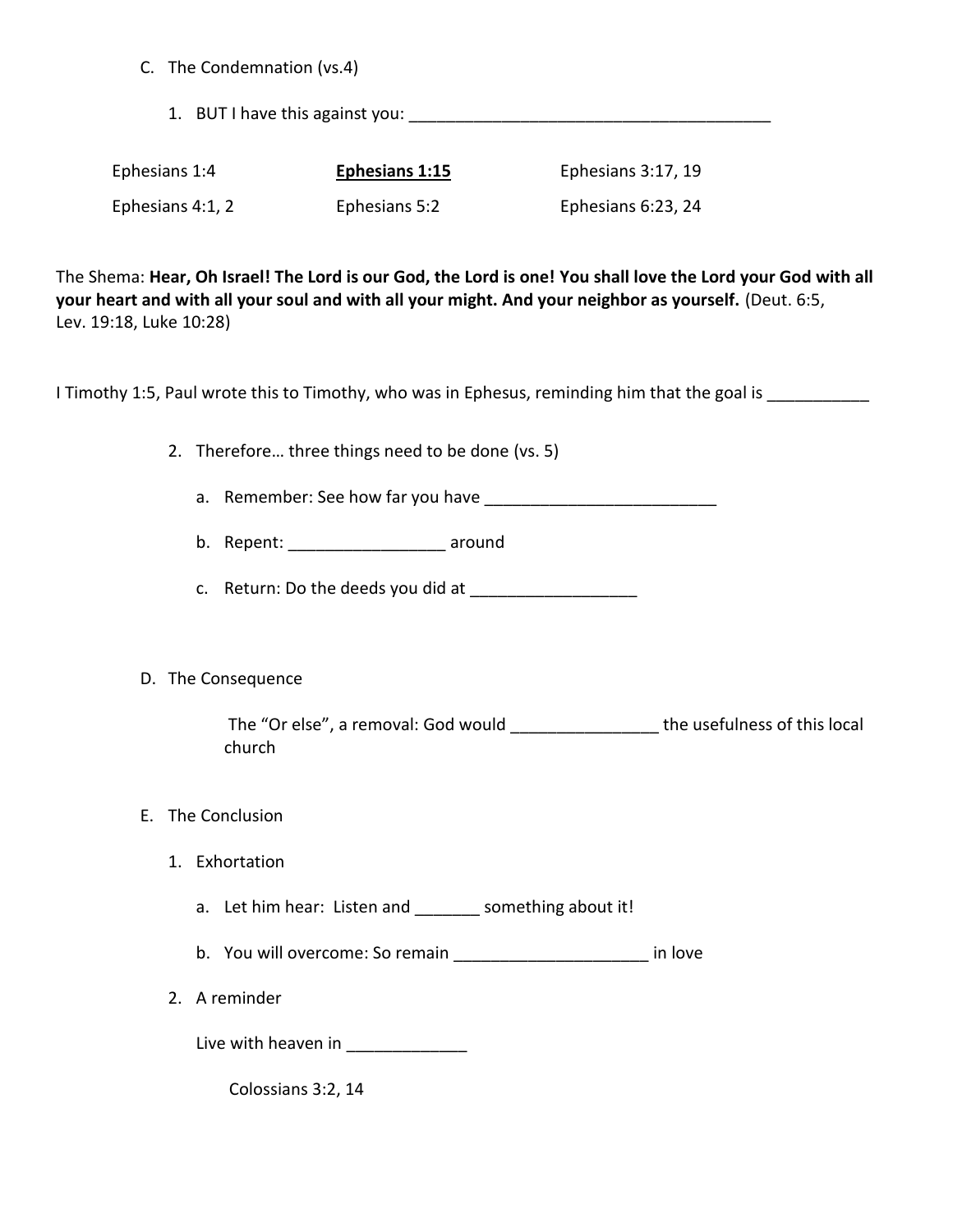## *Application:*

- **R U** living out your first love?
- **R U** living in such a way that others want what you have?
- **R U** hating sin, but forgot that you are to love the sinner?
- **R U** hearing all this and willing to act on it?
- **R U** ready for His return?